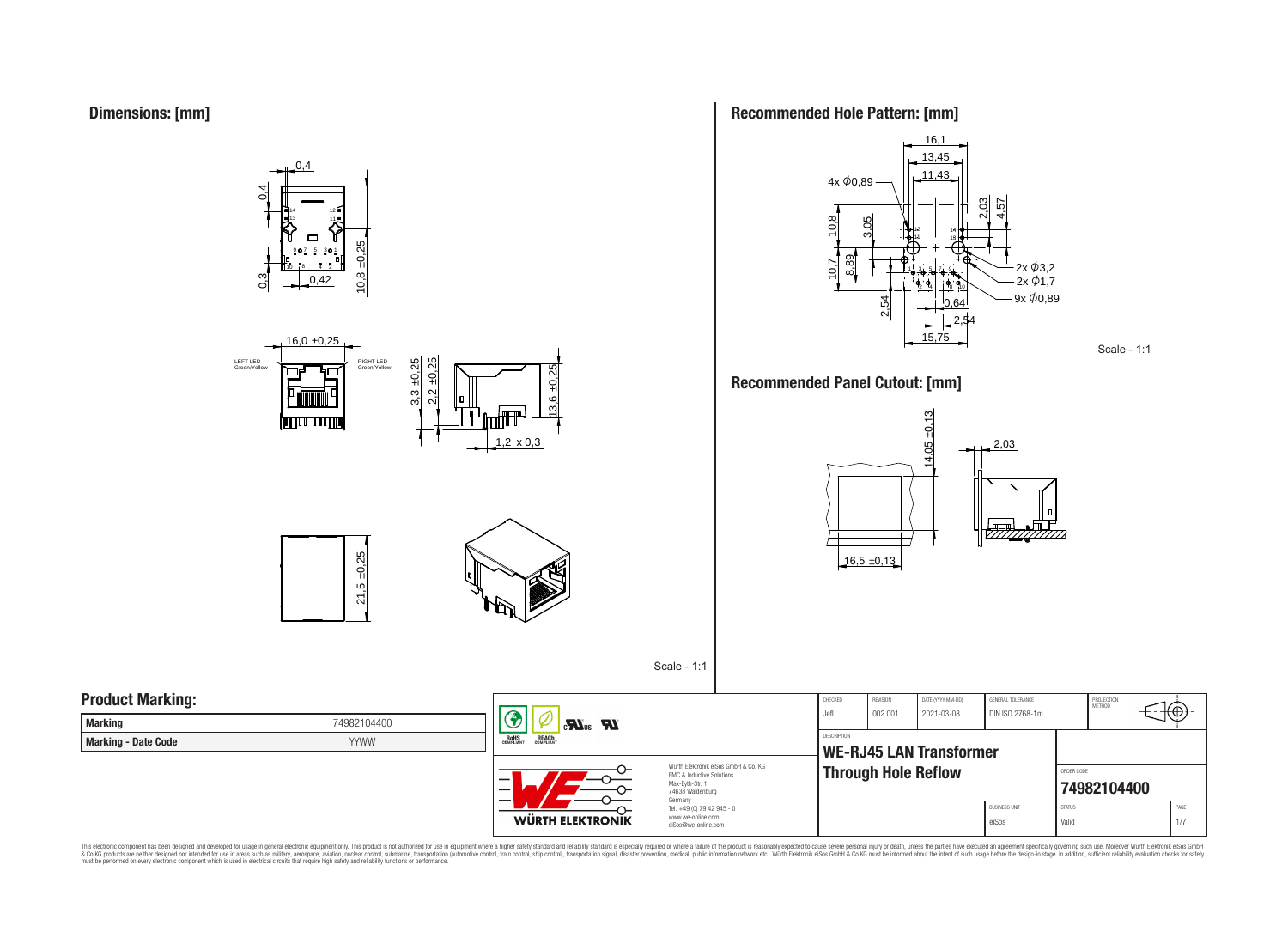**Schematic:**



## **Recommended Stencil Design: [mm]**



CHECKED REVISION DATE (YYYY-MM-DD) GENERAL TOLERANCE

**WE-RJ45 LAN Transformer**

DESCRIPTION

JefL 002.001 2021-03-08 DIN ISO 2768-1m

**Through Hole Reflow** 

PROJECTION<br>METHOD

⊛

**[74982104400](https://www.we-online.com/catalog/en/article/74982104400)** BUSINESS UNIT STATUS STATUS PAGE eiSos Valid 2/7

This electronic component has been designed and developed for usage in general electronic equipment only. This product is not authorized for subserved requipment where a higher selection equipment where a higher selection

**WÜRTH ELEKTRONIK** 

www.we-online.com eiSos@we-online.com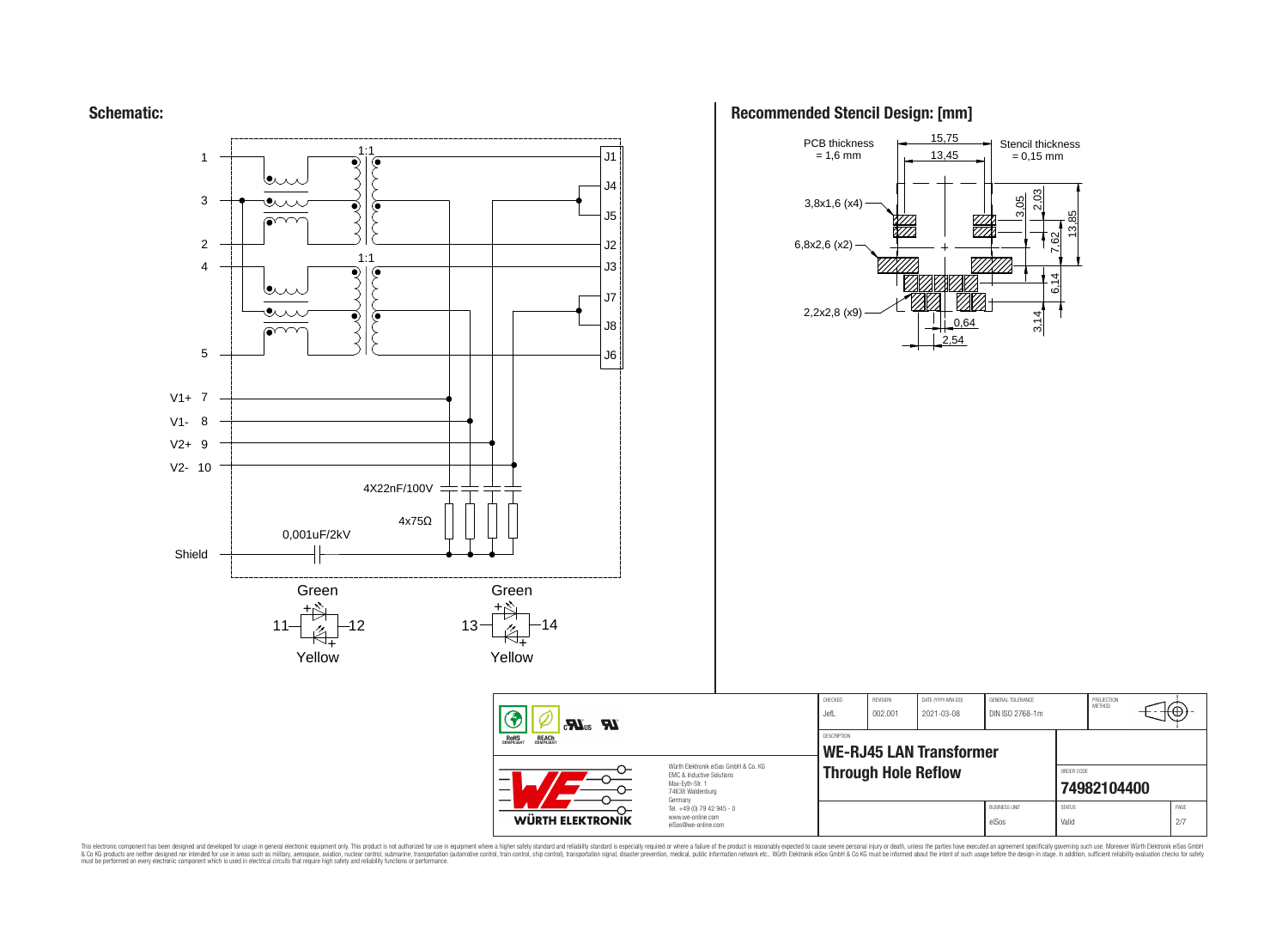## **Electrical Properties:**

| <b>Properties</b>                  |             | <b>Test conditions</b>     | <b>Value</b>       | <b>Unit</b> | Tol.      |
|------------------------------------|-------------|----------------------------|--------------------|-------------|-----------|
| <b>Inductance</b>                  |             | 100 kHz/ 100 mV @ 8 mA     | 350                | uН          | min.      |
| <b>Insulation Test Voltage</b>     | $V_{\tau}$  | $1$ min                    | 2250               | $V$ (DC)    |           |
| <b>Insertion Loss</b>              | IL          | 1-100 MHz<br>$-1$          |                    | dB          | max.      |
| <b>Return Loss</b>                 | <b>RL</b>   | 1-30 MHz $@$ 100 $\Omega$  | $-18$              | dB          | min.      |
| <b>Return Loss</b>                 | <b>RL</b>   | 30-60 MHz @ 100 Ω          | $-14$              | dB          | min.      |
| <b>Return Loss</b>                 | <b>RL</b>   | 60-80 MHz $@$ 100 $\Omega$ | $-12$              | dB          | min.      |
| <b>Return Loss</b>                 | <b>RL</b>   | $80-100$ MHz $@100$ Ω      | $-10$              | dB          | min.      |
| <b>Crosstalk</b>                   | CT          | 1-60 MHz                   | $-32$              | dB          | min.      |
| <b>Crosstalk</b>                   | CT          | 60-100 MHz                 | $-30$              | dB          | min.      |
| <b>Common Mode Rejection Ratio</b> | <b>CMRR</b> | 1-30 MHz                   | $-35$<br>dB        |             | min.      |
| <b>Common Mode Rejection Ratio</b> | <b>CMRR</b> | 30-60 MHz                  | $-32$              | dB          | min.      |
| <b>Common Mode Rejection Ratio</b> | <b>CMRR</b> | 60-100 MHz                 | $-30$              | dB          | min.      |
| <b>Turns Ratio</b>                 | n           |                            | 1:1                |             | $\pm 2\%$ |
| Data rate                          |             |                            | 10/100 Base-T      |             |           |
| PoE                                |             |                            | PoE (up to 350 mA) |             |           |

## **General Information:**

| It is recommended that the temperature of the component does not exceed +85°C under worst case conditions |                           |  |  |  |  |
|-----------------------------------------------------------------------------------------------------------|---------------------------|--|--|--|--|
| <b>Operating Temperature</b>                                                                              | -40 up to $+85\text{ °C}$ |  |  |  |  |
| <b>Storage Conditions (in original</b><br>packaging)                                                      | $< 40 °C$ : $< 75 %$ RH   |  |  |  |  |
| <b>Moisture Sensitivity Level (MSL)</b>                                                                   |                           |  |  |  |  |
| <b>Mating Cycle</b>                                                                                       | 750                       |  |  |  |  |
| Compliant with IEEE 802.3af                                                                               |                           |  |  |  |  |

## **LED Electrical & Optical Properties:**

|                        |                           | <b>Test conditions</b> | Value |      |             |  |
|------------------------|---------------------------|------------------------|-------|------|-------------|--|
| <b>Properties</b>      |                           |                        | min.  | max. | <b>Unit</b> |  |
| <b>Forward Voltage</b> | $V_{r}$                   | 20 mA                  |       | 2.4  |             |  |
| LED (Left-Right)       | green/yellow-green/yellow |                        |       |      |             |  |

## **Certification:**

| <b>RoHS Approval</b>  | Compliant [2011/65/EU&2015/863]     |
|-----------------------|-------------------------------------|
| <b>REACh Approval</b> | Conform or declared [(EC)1907/2006] |
| cULus Approval        | E472316 [UL-62368]                  |
| <b>UL Approval</b>    | E472316 [UL-62368]                  |

### **Material Properties:**

| <b>Plastic Housing Material</b>               | Thermoplastic LCP black    |  |  |  |  |  |
|-----------------------------------------------|----------------------------|--|--|--|--|--|
| <b>Plastic Housing Flammability</b><br>Rating | UL94 V- $\alpha$           |  |  |  |  |  |
| <b>Shielding Material</b>                     | <b>Brass</b>               |  |  |  |  |  |
| <b>Shielding Plating</b>                      | 30µ" Nickel                |  |  |  |  |  |
| <b>Contact Material</b>                       | Phosphor Bronze            |  |  |  |  |  |
| <b>Contact Plating</b>                        | 30µ" Gold over 50µ" Nickel |  |  |  |  |  |

| $\mathbf{M}^{\text{us}}$ $\mathbf{M}$<br><b>ROHS</b><br>COMPLIANT<br><b>REACH</b><br>COMPLIANT<br>Würth Elektronik eiSos GmbH & Co. KG<br>EMC & Inductive Solutions<br>Max-Eyth-Str. 1<br>74638 Waldenburg |                                                                                   | CHECKED<br>JefL    | REVISION<br>DATE (YYYY-MM-DD)<br>GENERAL TOLERANCE<br>DIN ISO 2768-1m<br>002.001<br>2021-03-08 |  |                               |                        | PROJECTION<br>METHOD<br>w |  |             |
|------------------------------------------------------------------------------------------------------------------------------------------------------------------------------------------------------------|-----------------------------------------------------------------------------------|--------------------|------------------------------------------------------------------------------------------------|--|-------------------------------|------------------------|---------------------------|--|-------------|
|                                                                                                                                                                                                            |                                                                                   | <b>DESCRIPTION</b> | <b>WE-RJ45 LAN Transformer</b>                                                                 |  |                               |                        |                           |  |             |
|                                                                                                                                                                                                            |                                                                                   |                    | <b>Through Hole Reflow</b>                                                                     |  |                               | ORDER CODE             | 74982104400               |  |             |
| WÜRTH ELEKTRONIK                                                                                                                                                                                           | Germany<br>Tel. +49 (0) 79 42 945 - 0<br>www.we-online.com<br>eiSos@we-online.com |                    |                                                                                                |  | <b>BUSINESS UNIT</b><br>eiSos | <b>STATUS</b><br>Valid |                           |  | PAGE<br>3/7 |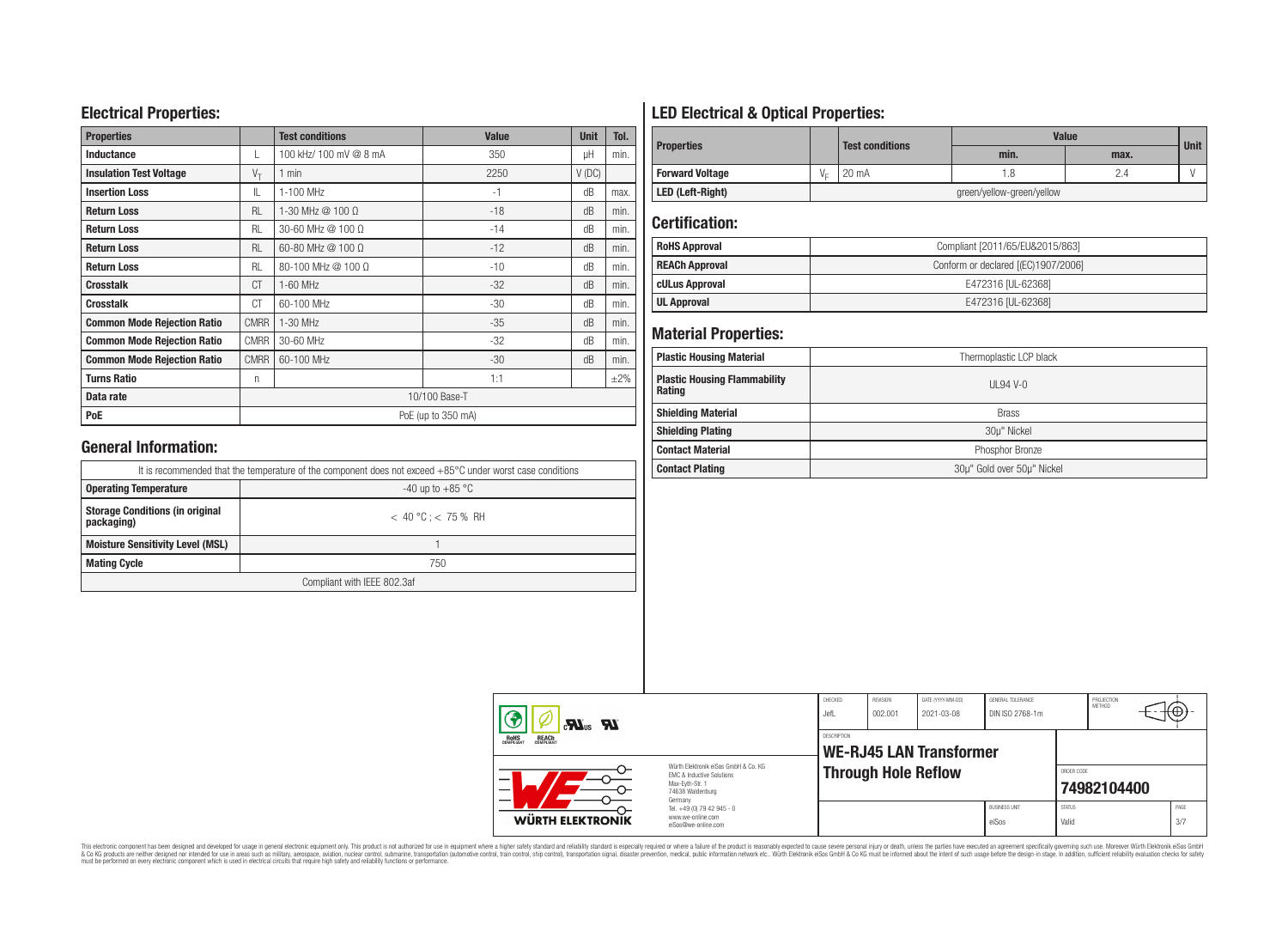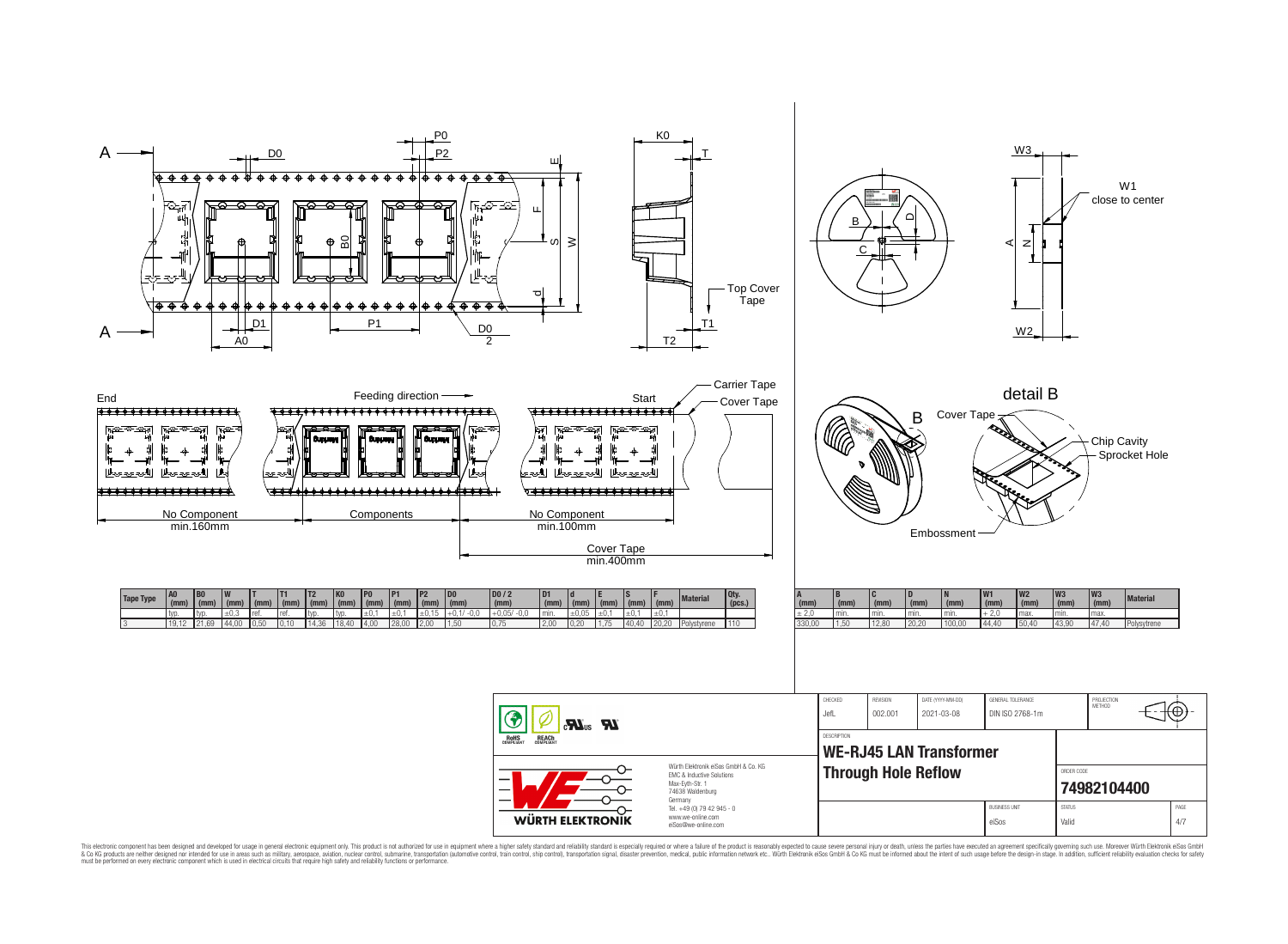## **Classification Reflow Profile for SMT components:**



## **Classification Reflow Soldering Profile:**

| <b>Profile Feature</b>                              |                    | Value                            |
|-----------------------------------------------------|--------------------|----------------------------------|
| <b>Preheat Temperature Min</b>                      | 's min             | 150 °C                           |
| <b>Preheat Temperature Max</b>                      | <sup>I</sup> s max | 200 °C                           |
| Preheat Time $t_s$ from $T_{s min}$ to $T_{s max}$  | t <sub>s</sub>     | $60 - 120$ seconds               |
| Ramp-up Rate $(T_1$ to $T_p$ )                      |                    | 3 °C/ second max.                |
| <b>Liquidous Temperature</b>                        | Îτ.                | 217 °C                           |
| Time t <sub>1</sub> maintained above T <sub>1</sub> | L۱.                | $60 - 150$ seconds               |
| Peak package body temperature                       | $T_{\sf p}$        | $T_n \leq T_c$ , see Table below |
| Time within 5°C of actual peak<br>temperature       | $t_{p}$            | $10 - 20$ seconds                |
| Ramp-down Rate $(T_P$ to $T_I$ )                    |                    | 6 °C/ second max.                |
| Time 25°C to peak temperature                       |                    | 8 minutes max.                   |

refer to IPC/ JEDEC J-STD-020E

# **Package Classification Reflow Temperature (T<sup>c</sup> ):**

| <b>Properties</b>                                                    | Volume mm <sup>3</sup><br>$350$ | Volume mm <sup>3</sup><br>350-2000 | Volume mm <sup>3</sup><br>>2000 |
|----------------------------------------------------------------------|---------------------------------|------------------------------------|---------------------------------|
| <b>PB-Free Assembly   Package Thickness</b><br>$< 1.6$ mm            | 260 °C                          | 260 °C                             | 260 °C                          |
| <b>PB-Free Assembly   Package Thickness  </b><br>$1.6$ mm $- 2.5$ mm | 260 °C                          | 250 °C                             | 245 °C                          |
| <b>PB-Free Assembly   Package Thickness  </b><br>$>2.5$ mm           | 250 °C                          | 245 °C                             | 245 °C                          |

refer to IPC/ JEDEC J-STD-020E

| $\boldsymbol{\mathcal{H}}$ <sub>us</sub> $\boldsymbol{\mathcal{H}}$<br><b>ROHS</b><br><b>REACH</b><br>COMPLIANT<br>Würth Elektronik eiSos GmbH & Co. KG<br>EMC & Inductive Solutions<br>_<br>Max-Eyth-Str. 1<br>74638 Waldenburg |                                                                                   | CHECKED<br>JefL | <b>REVISION</b><br>DATE (YYYY-MM-DD)<br>GENERAL TOLERANCE<br>DIN ISO 2768-1m<br>002.001<br>2021-03-08 |  |                               |                        | PROJECTION<br><b>METHOD</b><br>᠇ᡕ᠊ᡃᡋ᠍ |  |             |
|----------------------------------------------------------------------------------------------------------------------------------------------------------------------------------------------------------------------------------|-----------------------------------------------------------------------------------|-----------------|-------------------------------------------------------------------------------------------------------|--|-------------------------------|------------------------|---------------------------------------|--|-------------|
|                                                                                                                                                                                                                                  |                                                                                   | DESCRIPTION     | WE-RJ45 LAN Transformer                                                                               |  |                               |                        |                                       |  |             |
|                                                                                                                                                                                                                                  |                                                                                   |                 | <b>Through Hole Reflow</b>                                                                            |  |                               |                        | ORDER CODE<br>74982104400             |  |             |
| <b>WÜRTH ELEKTRONIK</b>                                                                                                                                                                                                          | Germany<br>Tel. +49 (0) 79 42 945 - 0<br>www.we-online.com<br>eiSos@we-online.com |                 |                                                                                                       |  | <b>BUSINESS UNIT</b><br>eiSos | <b>STATUS</b><br>Valid |                                       |  | PAGE<br>5/7 |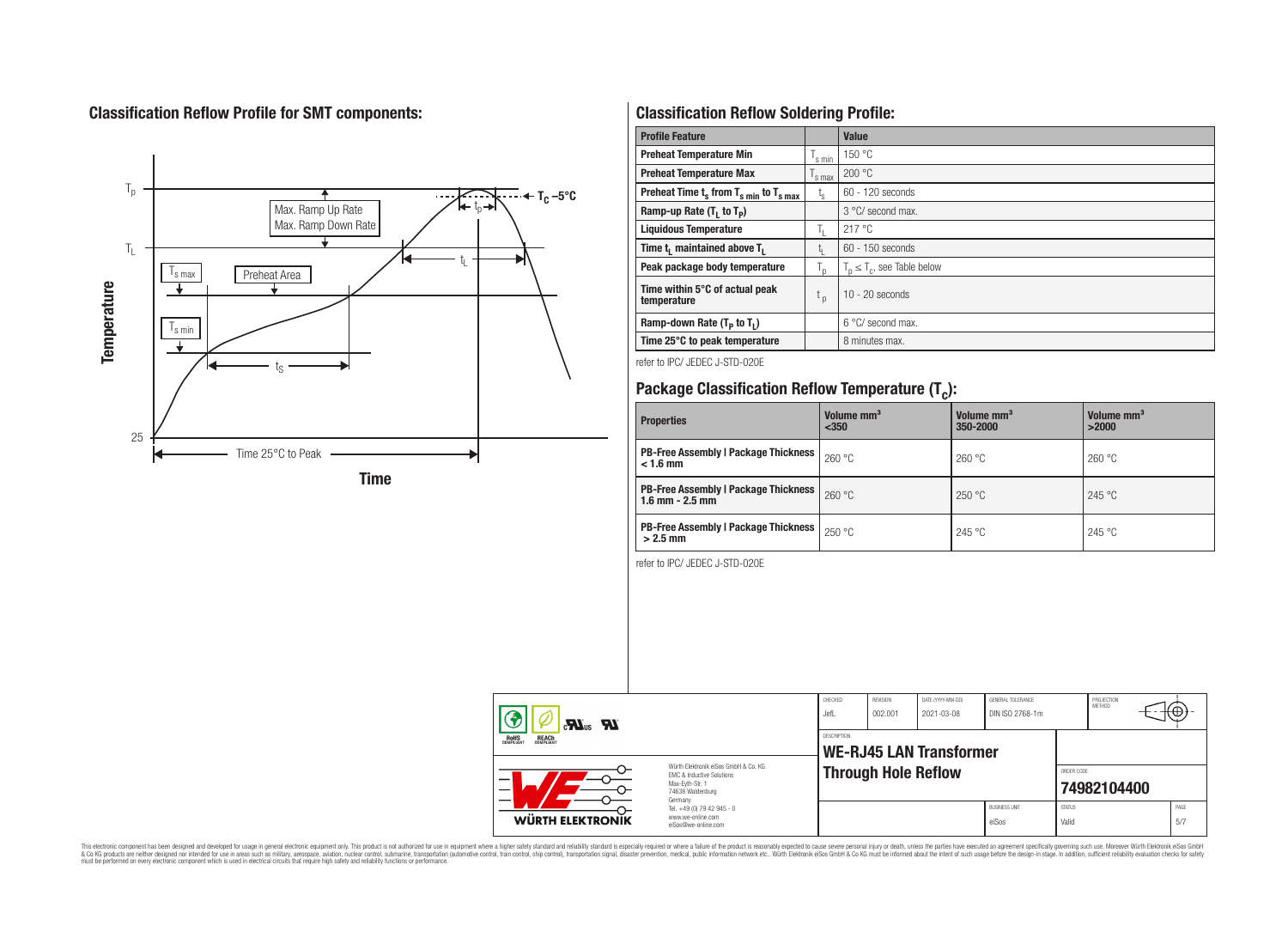## **Cautions and Warnings:**

## **The following conditions apply to all goods within the product series of WE-RJ45LAN of Würth Elektronik eiSos GmbH Co. KG:**

#### **General:**

- This electronic component was designed and manufactured for use in general electronic equipment.
- Würth Elektronik must be asked for written approval (following the PPAP procedure) before incorporating the components into any equipment in fields such as military, aerospace, aviation, nuclear control, submarine, transportation (automotive control, train control, ship control), transportation signal, disaster prevention, medical, public information network etc. where higher safety and reliability are especially required and/or if there is the possibility of direct damage or human injury.
- Electronic components that will be used in safety-critical or high-reliability applications, should be pre-evaluated by the customer.
- The component is designed and manufactured to be used within the datasheet specified values. If the usage and operation conditions specified in the datasheet are not met, the wire insulation may be damaged or dissolved.
- Do not drop or impact the components, the component may be damaged.
- Würth Elektronik products are qualified according to international standards, which are listed in each product reliability report. Würth Elektronik does not warrent any customer qualified product characteristics beyond Würth Elektroniks' specifications, for its validity and sustainability over time.
- The customer is responsible for the functionality of their own products. All technical specifications for standard products also apply to customer specific products.

#### **Product specific:**

#### **Soldering:**

- The solder profile must comply with the technical product specifications. All other profiles will void the warranty.
- All other soldering methods are at the customers' own risk.
- Strong forces which may affect the coplanarity of the components' electrical connection with the PCB (i.e. pins), can damage the part, resulting in avoid of the warranty.

#### **Cleaning and Washing:**

- Washing agents used during the production to clean the customer application may damage or change the characteristics of the wire insulation, marking or plating. Washing agents may have a negative effect on the long-term functionality of the product.
- Using a brush during the cleaning process could break the wire due to its small diameter. Therefore, we do not recommend using a brush during the PCB cleaning process.

#### **Potting:**

• If the product is potted in the costumer application, the potting material may shrink or expand during and after hardening. Shrinking could lead to an incomplete seal, allowing contaminants into the core. Expansion could damage the components. We recommend a manual inspection after potting to avoid these effects.

#### **Storage Conditions:**

- A storage of Würth Electronik products for longer than 12 months is not recommended. Within other effects, the terminals may suffer degradation, resulting in bad solderability. Therefore, all products shall be used within the period of 12 months based on the day of shipment.
- Do not expose the components to direct sunlight.
- The storage conditions in the original packaging are defined according to DIN EN 61760-2.
- The storage conditions stated in the original packaging apply to the storage time and not to the transportation time of the components.

#### **Packaging**

• The packaging specifications apply only to purchase orders comprising whole packaging units. If the ordered quantity exceeds or is lower than the specified packaging unit, packaging in accordance with the packaging specifications cannot be ensured.

#### **Handling:**

- Violation of the technical product specifications such as exceeding the nominal rated current will void the warranty.
- Applying currents with audio-frequency signals may result in audible noise due to the magnetostrictive material properties.
- The temperature rise of the component must be taken into consideration. The operating temperature is comprised of ambient temperature and temperature rise of the component.The operating temperature of the component shall not exceed the maximum temperature specified.

These cautions and warnings comply with the state of the scientific and technical knowledge and are believed to be accurate and reliable. However, no responsibility is assumed for inaccuracies or incompleteness.

| $\mathbf{M}^{\text{us}}$ $\mathbf{M}$<br><b>REACH</b><br>COMPLIANT<br><b>ROHS</b><br>COMPLIANT<br>Würth Elektronik eiSos GmbH & Co. KG<br>FMC & Inductive Solutions<br>Max-Evth-Str. 1<br>74638 Waldenburg |                                                                                   | REVISION<br>DATE (YYYY-MM-DD)<br>CHECKED<br><b>GENERAL TOLERANCE</b><br>002.001<br>DIN ISO 2768-1m<br>2021-03-08<br>JefL |                            |  |                               |                        | PROJECTION<br>METHOD | ⊬⊕          |
|------------------------------------------------------------------------------------------------------------------------------------------------------------------------------------------------------------|-----------------------------------------------------------------------------------|--------------------------------------------------------------------------------------------------------------------------|----------------------------|--|-------------------------------|------------------------|----------------------|-------------|
|                                                                                                                                                                                                            |                                                                                   | DESCRIPTION<br><b>WE-RJ45 LAN Transformer</b>                                                                            |                            |  |                               |                        |                      |             |
|                                                                                                                                                                                                            |                                                                                   |                                                                                                                          | <b>Through Hole Reflow</b> |  |                               | ORDER CODE             | 74982104400          |             |
| WÜRTH ELEKTRONIK                                                                                                                                                                                           | Germany<br>Tel. +49 (0) 79 42 945 - 0<br>www.we-online.com<br>eiSos@we-online.com |                                                                                                                          |                            |  | <b>BUSINESS UNIT</b><br>eiSos | <b>STATUS</b><br>Valid |                      | PAGE<br>6/7 |

This electronic component has been designed and developed for usage in general electronic equipment only. This product is not authorized for use in equipment where a higher safety standard and reliability standard si espec & Ook product a label and the membed of the seasuch as marked and as which such a membed and the such assume that income in the seasuch and the simulation and the such assume that include to the such a membed and the such